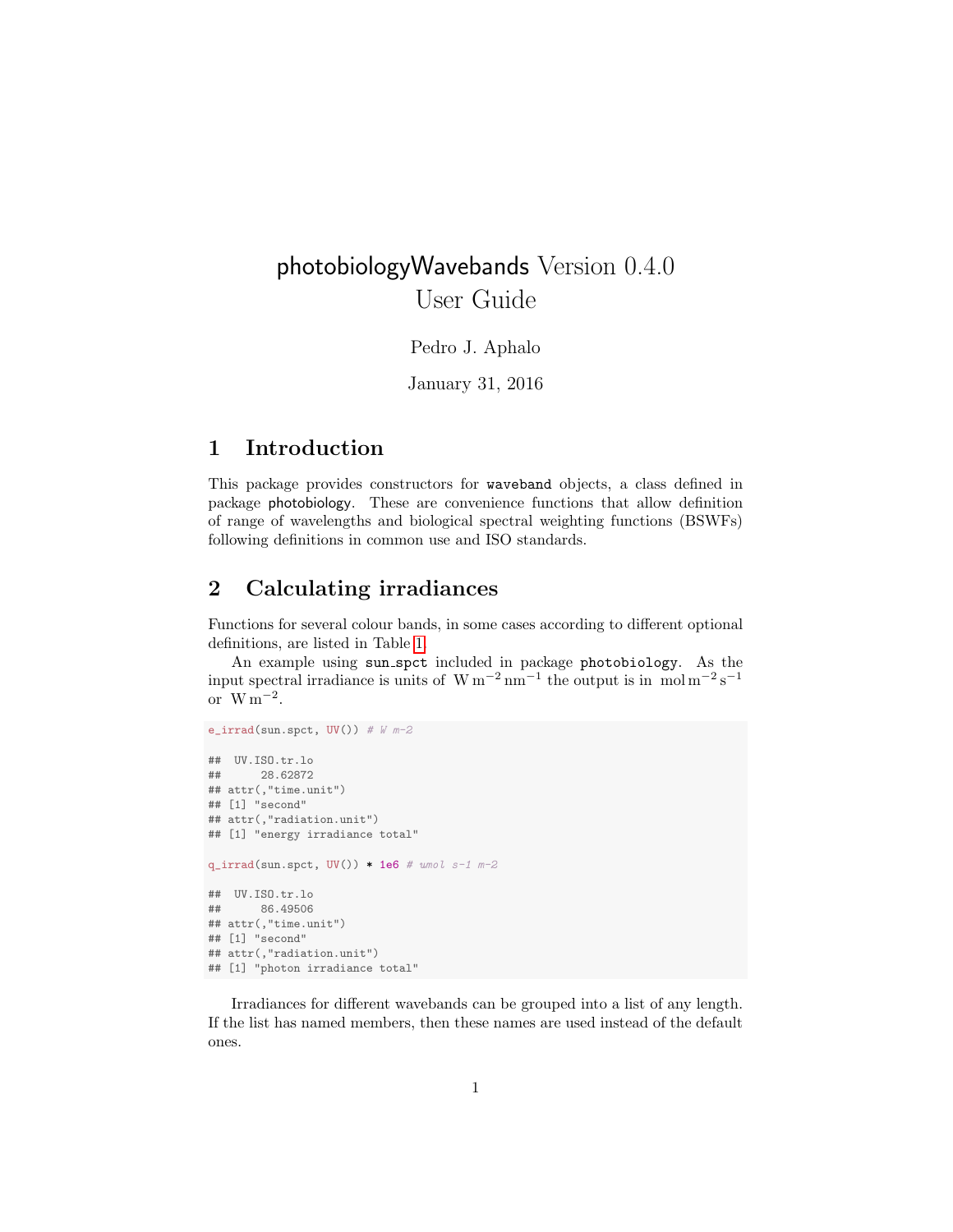| Waveband       | Source     | Dose or irrad.      | Waveband (nm)              |
|----------------|------------|---------------------|----------------------------|
| UV             | ISO-21348  | UV ("ISO")          | $100 \leq \lambda < 400$   |
| $UV-C$         | ISO-21348  | UVC("ISO")          | $100 \leq \lambda < 280$   |
| $UV-C$         | n.a.       | UVC("medical")      | $220 \leq \lambda < 290$   |
| UV-C           | n.a.       | UVC("none")         | $200 \leq \lambda < 280$   |
| $UV-B$         | ISO-21348  | UVB("ISO")          | $280 \leq \lambda < 315$   |
| $UV-B$         | n.a.       | UVB("none")         | $280 \leq \lambda < 320$   |
| $UV-A$         | ISO-21348  | <b>UVA("ISO")</b>   | $315 < \lambda < 400$      |
| UV-A           | n.a.       | UVA("none")         | $320 \leq \lambda < 400$   |
| Visible        | ISO-21348  | VIS("ISO")          | $380 \leq \lambda < 760$   |
| Photosynthesis | n.a.       | PAR("Plant")        | $400 \leq \lambda < 700$   |
| Purple         | ISO-21348  | Purple("ISO")       | $360 \leq \lambda < 450$   |
| Blue           | Sellaro    | Blue("Sellaro")     | $420 \leq \lambda < 490$   |
| Blue           | ISO-21348  | Blue("ISO")         | $450 \leq \lambda < 500$   |
| Green          | Sellaro    | Green("Sellaro")    | $500 \leq \lambda < 570$   |
| Green          | ISO-21348  | Green("ISO")        | $500 \leq \lambda < 570$   |
| Yellow         | ISO-21348  | Yellow("ISO")       | $570 \leq \lambda < 591$   |
| Orange         | ISO-21348  | Orange("ISO")       | $591 \leq \lambda < 610$   |
| Red            | ISO-21348  | Red("ISO")          | $610 \leq \lambda < 760$   |
| Red            | Smith      | Red("Smith10")      | $655 \leq \lambda < 665$   |
| Red            | Smith ?    | Red("Smith20")      | $650 \leq \lambda < 670$   |
| Red            | Inada      | Red("Inada")        | $600 \leq \lambda < 700$   |
| Red            | Warrington | Red("Warrington")   | $625 \leq \lambda < 675$   |
| Red            | Sellaro    | Red("Sellaro")      | $620 \leq \lambda < 680$   |
| Far-red        | <b>ISO</b> | Far_red("ISO")      | not defined                |
| Far-red        | Smith10    | Far_red("Smith")    | $725 \leq \lambda < 735$   |
| Far-red        | Smith20    | Far_red("Smith")    | $720 \leq \lambda < 740$   |
| Far-Red        | Inada      | Red("Inada")        | $700 \leq \lambda < 800$   |
| Far-Red        | Warrington | Red("Warrington")   | $700 \leq \lambda < 850$   |
| Far-red        | Sellaro    | Far_red("Sellaro")  | $700 \leq \lambda < 750$   |
| Far-red        | <b>BTV</b> | Far_red("BTV")      | $700 \leq \lambda < 760$   |
| Arbitrary      | n.a.       | new_waveband(lo,hi) | $l$ o $\leq \lambda < h$ i |

<span id="page-1-0"></span>Table 1: Functions in R package photobiologyWavebands used for cronstructing descriptors of wavebands used for calculation of irradiances or exposures. The boundaries of the band given as wavelengths in nm  $(\lambda)$ . Definition according to ISO-21348 "ISO" is the default for all functions exept PAR() for which there is only one definition in common use "Plant" which is the default.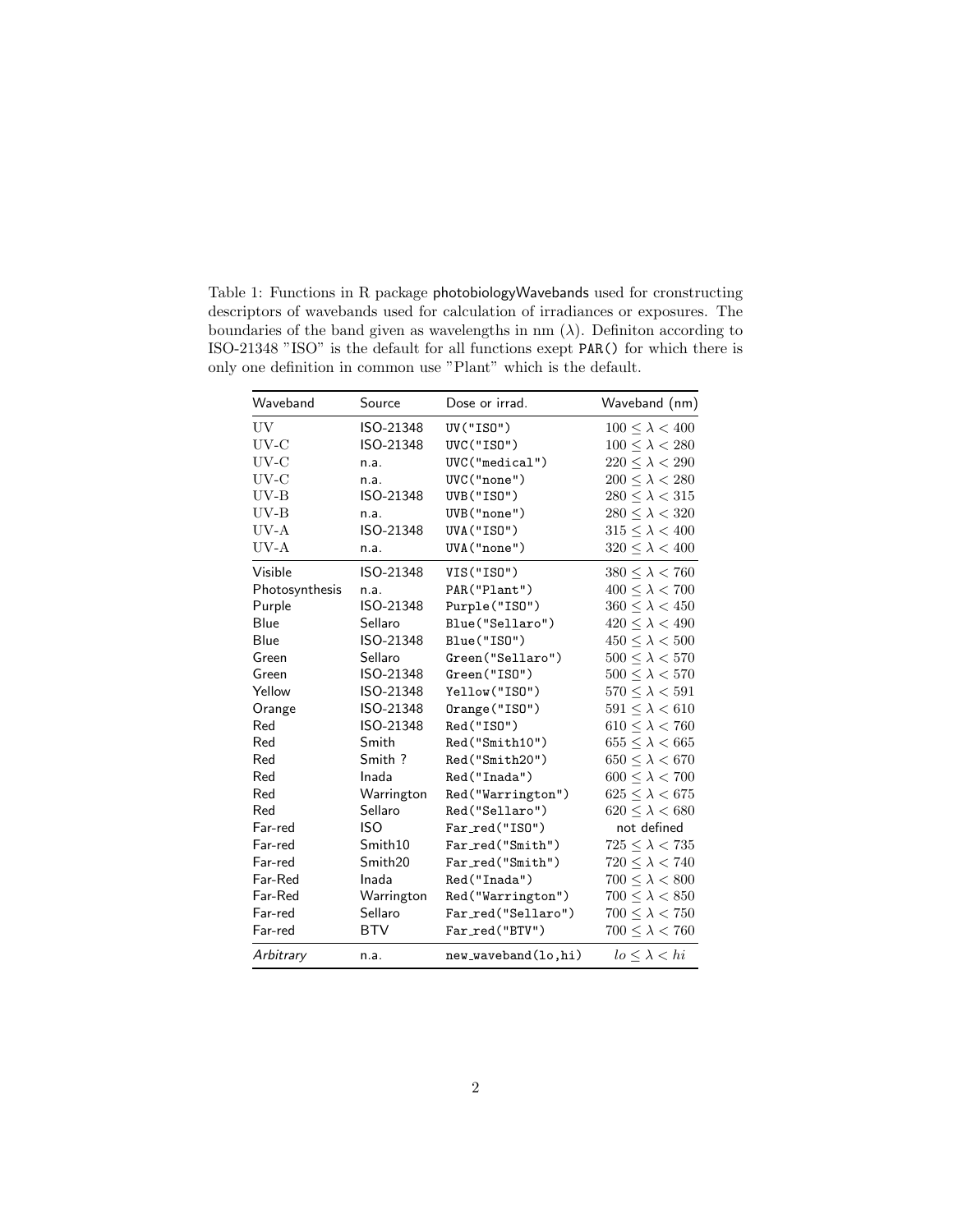<span id="page-2-0"></span>Table 2: Functions in R package photobiologyWavebands used for constructing lists descriptors of wavebands used for calculation of irradiances or exposures.

| Waveband    | Source    | Function                 | std values used                |
|-------------|-----------|--------------------------|--------------------------------|
| VIS defs.   | ISO-21348 | VIS_bands("ISO")         | "ISO"                          |
| UV defs.    | ISO-21348 | $UV_bands("ISO")$        | "ISO"                          |
| UV defs.    | n.a.      | UV_bands("none")         | "none"                         |
| Plant sens. | n.a.      | Plant_bands("sensory20") | "ISO", "Sellaro" and "Smith20" |
| Plant sens. | n.a.      | Plant_bands("sensory")   | "ISO", "Sellaro" and "Smith20" |
| Plant sens. | n.a.      | Plant_bands("sensory10") | "ISO", "Sellaro" and "Smith10" |
| Plant sens. | n.a.      | Plant_bands("energy")    | "ISO" and "McCree"             |

```
e_irrad(sun.spct, list(Blue(), VIS()))
```

```
## Blue.ISO VIS.ISO
## 37.55207 231.86345
## attr(,"time.unit")
## [1] "second"
## attr(,"radiation.unit")
## [1] "energy irradiance total"
e_irrad(sun.spct, list(B = Blue(), VIS()))
## Blue.ISO VIS.ISO
## 37.55207 231.86345
## attr(,"time.unit")
## [1] "second"
## attr(,"radiation.unit")
## [1] "energy irradiance total"
```
A few functions for generating coherent lists of wavebands are also defined (Table [2\)](#page-2-0).

```
e_irrad(sun.spct, VIS_bands())
## Purple.ISO Blue.ISO Green.ISO Yellow.ISO
## 47.75529 37.55207<br>## Orange.ISO Red.ISO
## Orange.ISO Red.ISO
    12.00432
## attr(,"time.unit")
## [1] "second"
## attr(,"radiation.unit")
## [1] "energy irradiance total"
```
### 3 Calculating photon ratios

Photon ratios can be calculated from any pair of waveband objects. This a convenient and very flexible way of doing this type of calculations.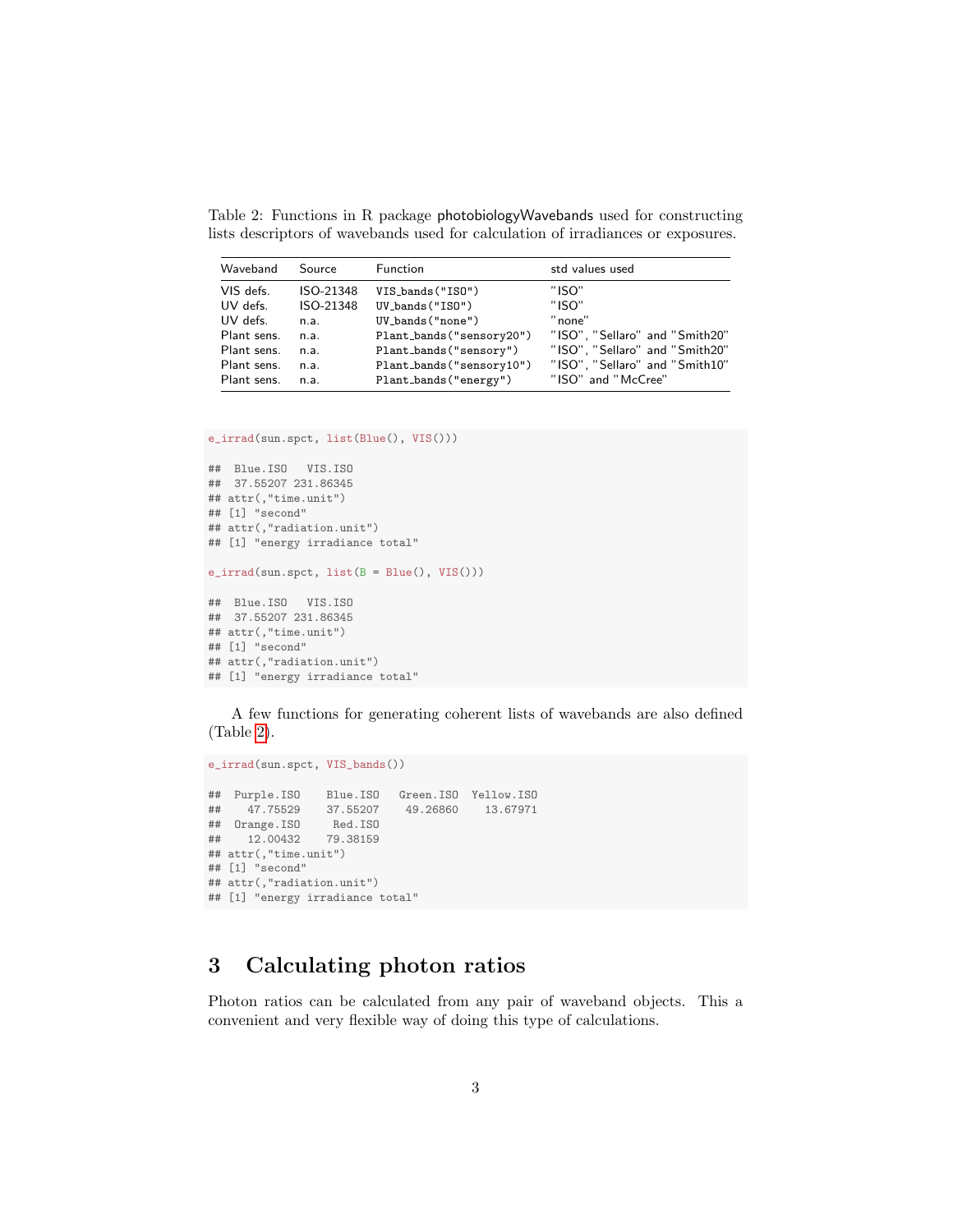```
q_ratio(sun.spct, Blue(), VIS())
## Blue.ISO: VIS.ISO(q:q)
## 0.1371157
## attr(,"radiation.unit")
## [1] "q:q ratio"
```
#### 4 Calculating effective irradiances and exposures

The waveband definitions and SWFs are stored in waveband objetcs, that can be created with function waveband. The same functions described above for unweighted irradiances are used to calculate effective irradiances and doses.

Currently functions for constructing waveband objects describing several BSWFs are implemented (see Table [3\)](#page-4-0). These functions take three arguments in most cases as they have been used and continue to be used inconsistently in the scientific literature. By supplying these arguments different variations of the BSWFs can be obtained. The defaults used are those values which we consider best, usually the most frequently used ones, except in cases when we consider the use of those values problematic for the reliability of the calcualtions.

```
e_irrad(sun.spct, CIE())
## CIE98.298.tr.lo
        0.08181583
## attr(,"time.unit")
## [1] "second"
## attr(,"radiation.unit")
## [1] "energy irradiance total"
```
## 5 Calculating an action spectrum at given wavelengths

The functions available for calculating action spectra take as argument a vector of wavelengths, and return a vector of effectiveness (either quatum/photon or energy based) depending on how the original source describes them. These functions are listed in Table [4,](#page-5-0) and an example of their use follows.

```
# at 1 nm intervals
wavelengths1 <- 285:400
action.spectrum1 <- CIE_e_fun(wavelengths1)
```
All functions accept a wavelengths vector with variable and arbitrary step sizes, with the condition that the wavelengths are sorted in strictly increasing order.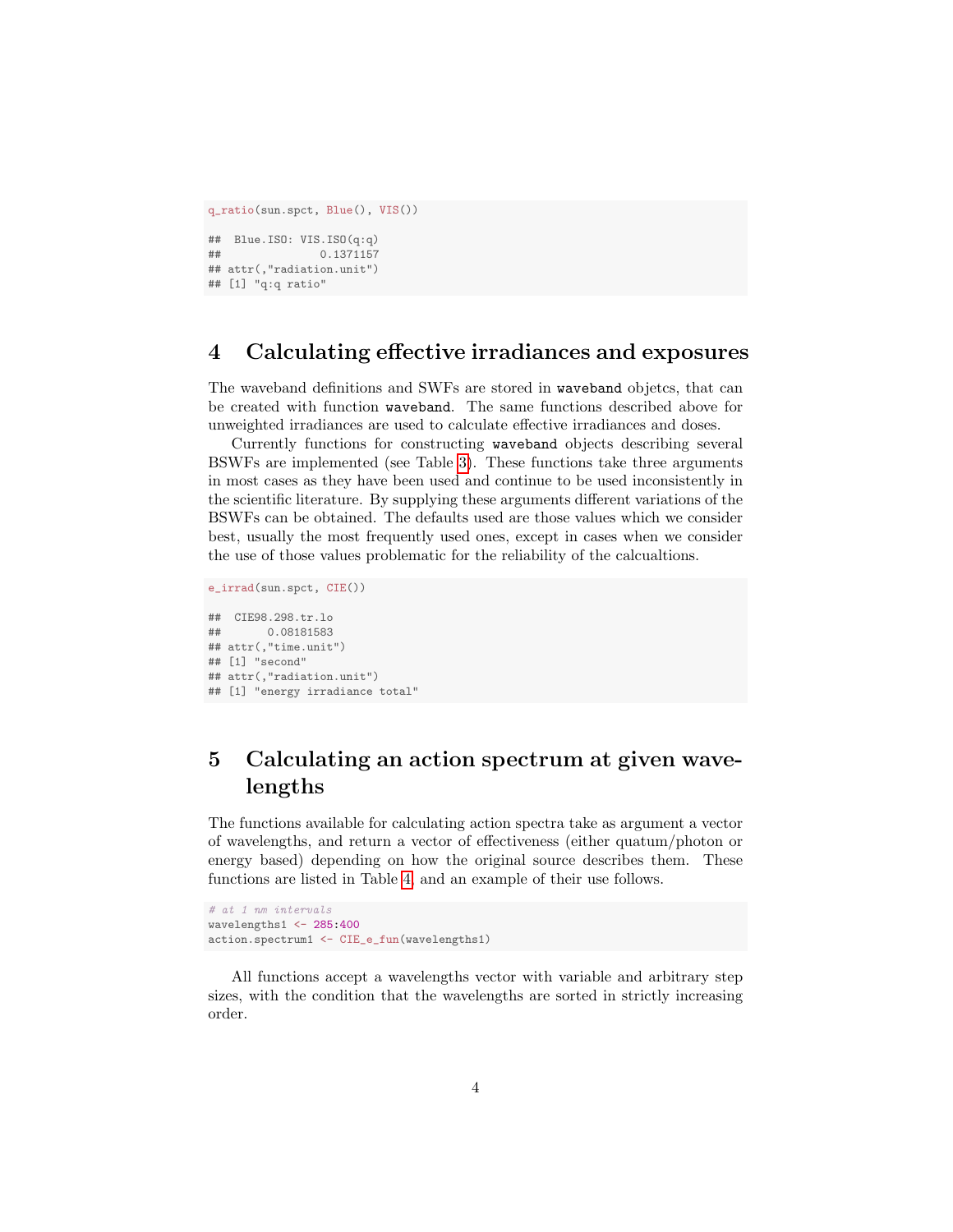<span id="page-4-0"></span>

| Table 3: Functions in R package photobiologyWavebands used for constructing vaveband objects describing BSWFs used for | calculation of effective irradiances or doses. The functions for BSWFs available in this package, are by default as in the original | source. Optionally they can be normalized to any wavelength within their non-zero range by providing the norm argument | with a wavelength in nm. The range of wavelengths included when calculating integrals is given by w.1ow and w.high. The |                                             |
|------------------------------------------------------------------------------------------------------------------------|-------------------------------------------------------------------------------------------------------------------------------------|------------------------------------------------------------------------------------------------------------------------|-------------------------------------------------------------------------------------------------------------------------|---------------------------------------------|
|                                                                                                                        |                                                                                                                                     |                                                                                                                        |                                                                                                                         |                                             |
|                                                                                                                        |                                                                                                                                     |                                                                                                                        |                                                                                                                         | values in the table below are the defaults. |

| Action spectrum   | Formulation         | Constructor<br>function      | $\lambda$ (nm)<br>norm | $\lambda$ (nm)<br>w.low                       | $\lambda$ (nm)<br>nigh                                                                                                                                                                                                                                                                              |
|-------------------|---------------------|------------------------------|------------------------|-----------------------------------------------|-----------------------------------------------------------------------------------------------------------------------------------------------------------------------------------------------------------------------------------------------------------------------------------------------------|
| Gen. plant action | Green               | GENG(norm, w.low, w.high)    | 300                    | 275                                           |                                                                                                                                                                                                                                                                                                     |
| Gen. plant action | Thimijan            | HN_T(norm, w.low, w.high)    | 300                    |                                               |                                                                                                                                                                                                                                                                                                     |
| Gen. plant action | Micheletti          | GEN_M(norm, w.low, w.high)   | 300                    |                                               |                                                                                                                                                                                                                                                                                                     |
| Plant growth      | Flint & Caldwell    | PG(norm, w.low, w.hisp)      |                        |                                               |                                                                                                                                                                                                                                                                                                     |
| Erythemal         | CIE <sub>98</sub>   | CIE(norm, w.low, w.high)     |                        |                                               |                                                                                                                                                                                                                                                                                                     |
| <b>ICNIRP</b>     | ICNIRP2004          | ICNIRP (norm, w.low, w.high) | ន្តក្តុន្តន            | <b>ក្តុក្តុម ក្តុម ក្តុម ក្តុម ក្តុម ក្តុ</b> | $\begin{array}{l} 31.31 \\ 31.41 \\ 31.51 \\ 31.52 \\ 31.53 \\ 31.54 \\ 31.55 \\ 31.56 \\ 31.57 \\ 31.58 \\ 31.59 \\ 32.59 \\ 33.54 \\ 34.54 \\ 35.55 \\ 36.56 \\ 37.57 \\ 38.59 \\ 39.59 \\ 30.59 \\ 31.59 \\ 32.59 \\ 33.59 \\ 34.59 \\ 35.59 \\ 36.59 \\ 37.59 \\ 38.59 \\ 39.59 \\ 39.59 \\ 30$ |
| Naked' DNA        | TUV, from Setlow    | MA_N(norm, w.low, w.high)    |                        |                                               |                                                                                                                                                                                                                                                                                                     |
| Naked' DNA        | Green & Miller      | $MA_GM(norm, w.1ow, w.hisp)$ |                        |                                               |                                                                                                                                                                                                                                                                                                     |
| Plant' DNA        | Vlusil, from Quaite | MA_P(norm, w.low, w.high)    | $\frac{50}{20}$        |                                               |                                                                                                                                                                                                                                                                                                     |
| Flavonoid         | bdah                | TLAV(norm, w.low, w.hisp)    | 300                    | 275                                           |                                                                                                                                                                                                                                                                                                     |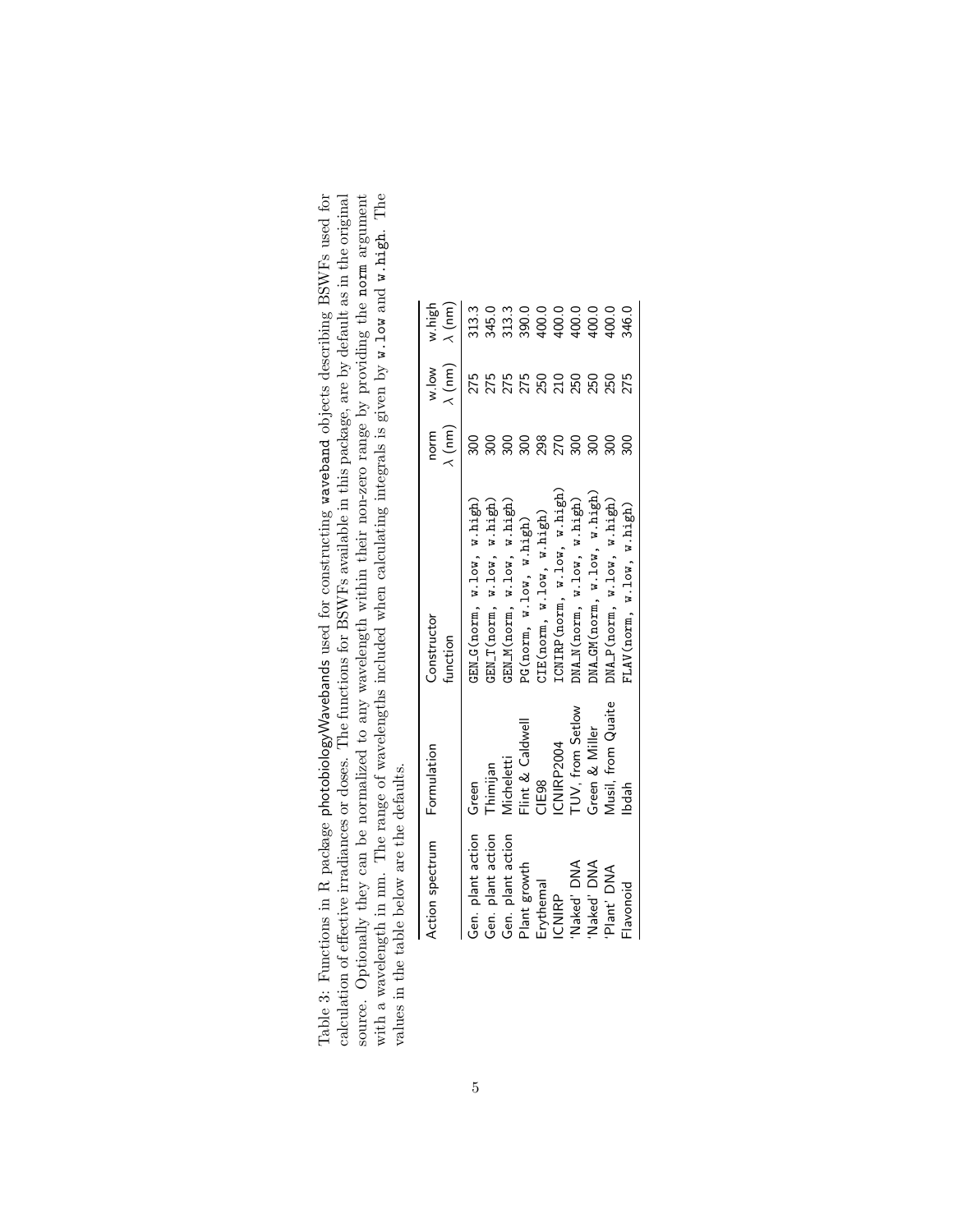<span id="page-5-0"></span>Table 4: Biological spectral weighting functions predefined in R package photobiologyWavebands. The functions for BSWFs available in this package, implement the functions as defined in the original publications. When the original 'definition' is available as tabulated data, or we have tabulated it by digitizing a figure, the values returned are calculated by spline interpolation.

| Action spectrum   | Formulation        | Function                     | Norm. $\lambda$ (nm) |
|-------------------|--------------------|------------------------------|----------------------|
| Gen. plant action | Green              | $GEN_G_q_tun(w.length)$      | 280                  |
| Gen. plant action | Thimijan           | $GEN\_T_q$ _fun $(w.length)$ | 300                  |
| Gen. plant action | Micheletti         | $GEN_M_q$ _fun(w.length)     | 300                  |
| Plant growth      | Flint & Caldwell   | $PG_q_fun(w.length)$         | 300                  |
| Erythemal         | CIE <sub>98</sub>  | $CIE_e_fun(w.length)$        | 298                  |
| <b>ICNIRP</b>     | ICNIRP2004         | ICNIRP_e_fun(w.length)       | 270                  |
| 'Naked' DNA       | TUV, from Setlow   | $DNA_N_q_tun(w.length)$      | n.a.                 |
| 'Naked' DNA       | Green & Miller     | $DNA_GM_q_tun(w.length)$     | n.a.                 |
| 'Plant' DNA       | Musil, from Quaite | $DNA_P_q_tun(w.length)$      | 290                  |
| Flavonoid         | Ibdah              | $FLAV_q_fun(w.length)$       | 300                  |

In practice these functions are mainly used internally by the package, and very rarely in user code, as the same output can by obtained by multiplication of source spct objects by waveband objects.

Compare the following two plots,

```
sun.spct * CIE()
## Object: source_spct [122 x 2]
## Wavelength (nm): range 280 to 400, step 0.9230769 to 1
## Time unit: 1s
## Data weighted using 'CIE98.298' BSWF
##
     w.length s.e.irrad
## (dbl) (dbl)<br>## 1 280.0000 0
## 1 280.0000
## 2 280.9231 0
## 3 281.8462 0
## 4 282.7692 0
## 5 283.6923 0
## 6 284.6154 0
## 7 285.5385 0
## 8 286.4615 0
## 9 287.3846 0
## 10 288.3077 0
## .. ... ...
```
#### 6 Luminous flux

The luminuous flux per unit are in lux can be calculated as follows using the original luminous efficency function for the human eye using for defining the